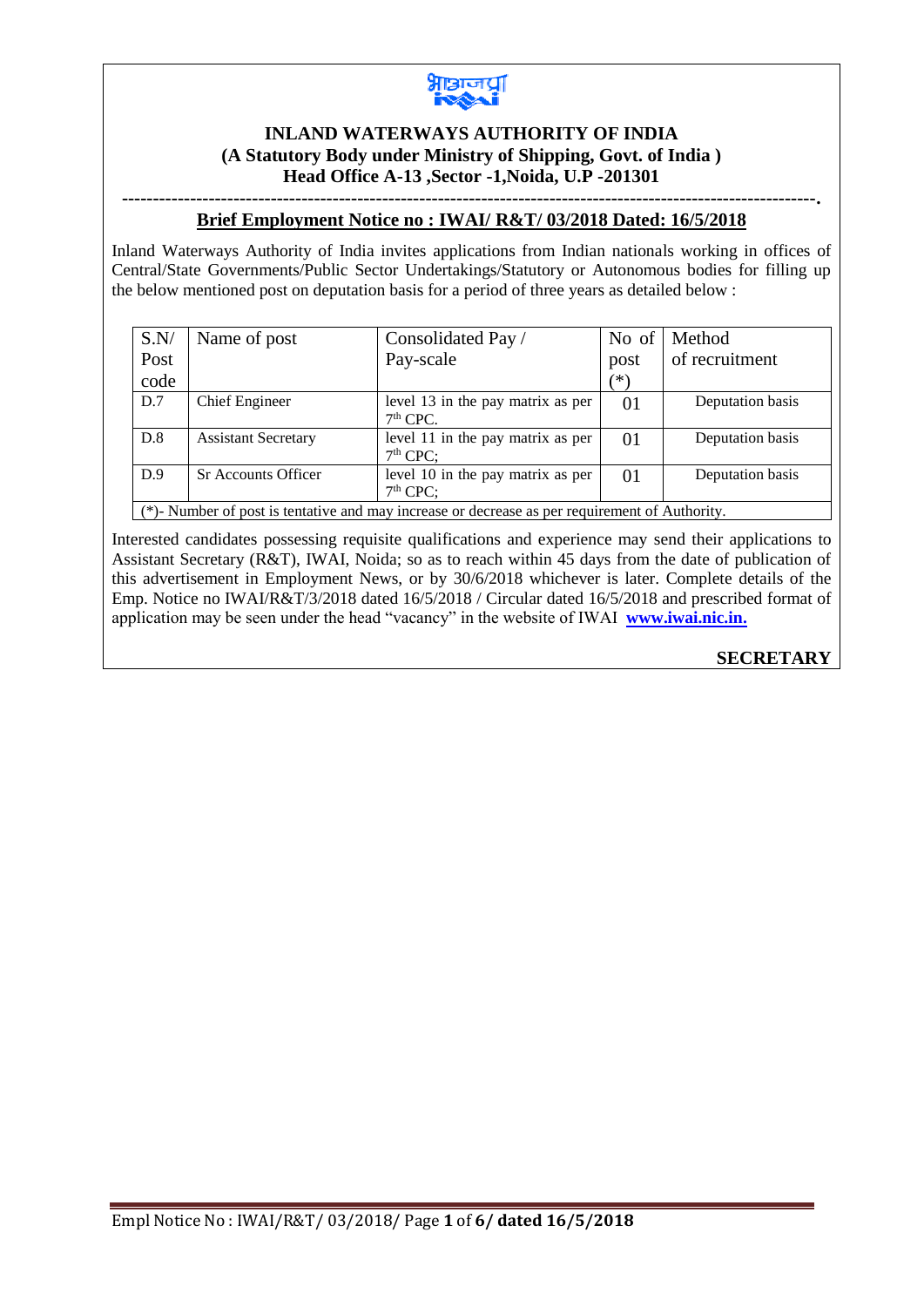

### **INLAND WATERWAYS AUTHORITY OF INDIA A Statutory Body under Ministry of Shipping Govt. of India , Head Office A-13 ,Sector -1,Noida, U.P -201301**

**\_\_\_\_\_\_\_\_\_\_\_\_\_\_\_\_\_\_\_\_\_\_\_\_\_\_\_\_\_\_\_\_\_\_\_\_\_\_\_\_\_\_\_\_\_\_\_\_\_\_\_\_\_\_\_\_\_\_\_\_\_\_\_\_\_\_\_\_\_\_\_\_\_\_\_**

#### **F. No. 12-IWAI/Estt.R&T/11/2018 Dated: 16/05/2018**

#### **CIRCULAR**

IWAI invites application from Indian nationals working in offices of Central/State Governments/Public Sector Undertakings/Statutory or Autonomous bodies for filling up the below mentioned post on deputation basis for a period of three years located in Head Office Noida, as detailed below :

| S.N/<br>Post<br>code                                                                           | Name of post                | Pay-scale                                                 | N <sub>0</sub><br><b>of</b><br>post | <b>Method</b><br>of recruitment |
|------------------------------------------------------------------------------------------------|-----------------------------|-----------------------------------------------------------|-------------------------------------|---------------------------------|
| D.7                                                                                            | <b>Chief Engineer</b>       | level 13 in the pay<br>matrix as per 7 <sup>th</sup> CPC. | 01                                  |                                 |
| D.8                                                                                            | <b>Assistant Secretary</b>  | level 11 in the pay<br>matrix as per $7th$ CPC;           | 01                                  | Deputation basis                |
| D.9                                                                                            | <b>Sr. Accounts Officer</b> | level 10 in the pay<br>matrix as per $7th$ CPC;           | 01                                  |                                 |
| (*)- Number of post is tentative and may increase or decrease as per requirement of Authority. |                             |                                                           |                                     |                                 |

2) The details of eligibility criteria, age-limit etc of the aforesaid posts, proposed to be filled up on deputation basis, are as detailed below:

# **D.7 Chief Engineer**

#### **Eligibility criteria:**

Officers in the Central / State Govt. / Statutory or Autonomous Bodies / Public Sector Undertaking. a) Holding analogous posts OR

Holding post in the next below level in PB-3 Rs.  $15600-39100/ - +$  GP Rs. 7600/- with 5 years regular service; and

b) Possessing the educational qualifications specified for direct recruits as under:

#### **Essential Qualification:-**

i)Degree in Civil / Marine / Mechanical Engineering / Naval Architecture from a recognized University / Institute

ii)15 years experience in a supervisory capacity including the post in the next below level in investigations, planning, design and construction of marine structure / river engineering works including repair and maintenance. OR

in various branches of Marine / Mechanical Engineering works including experience in repair and maintenance of harbor crafts OR

in Design, Planning and construction of vessels in shipyards or Marine organization concerning design of inland vessels including experience in design of navigational aids etc.

#### **Desirable:-**

Experience in works connected with Inland Waterways in dredging, river conservancy works, river training, marking of fairway, rules and regulations for safety of shipping and navigation. **Age Limit:-** Not exceeding 56 years on the closing date of application

# **D.8 Assistant Secretary**

#### **Eligibility criteria :**

Officers in the Central / State Govt./ Statutory or Autonomous Bodies/Public Sector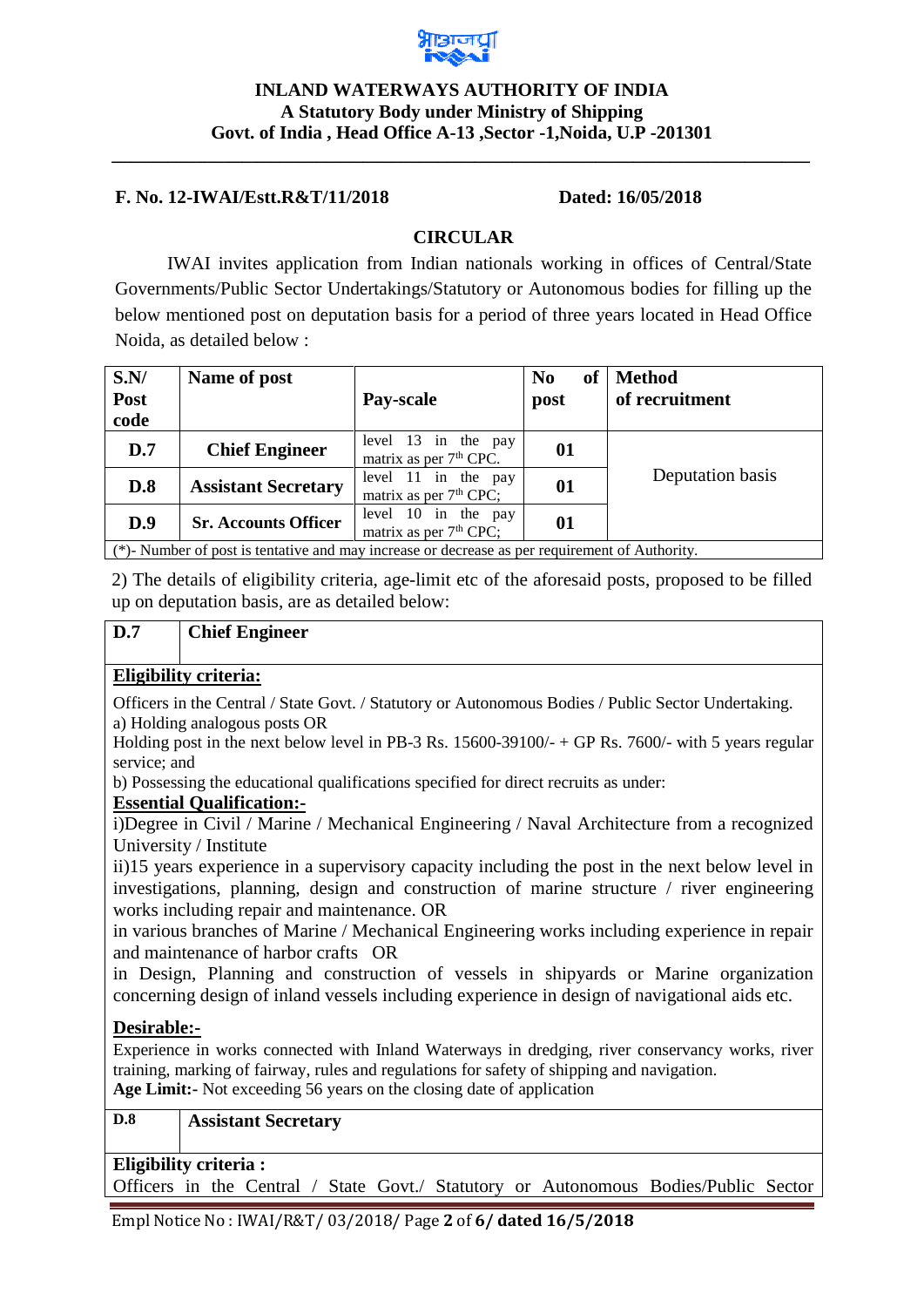undertakings.

(a) Holding analogous post on regular basis OR

Holding post in the Level 9 or level 10 in the Pay Matrix (Pre-revised PB-3, Rs. 15600- 39100+GP Rs. 5400) with 5 years regular service OR in the Level 8 in the pay matrix (Prerevised PB-2 Rs. 9300-34800 + GP Rs. 4800) with 6 years regular service OR in Level 7 in the pay matrix (Pre-revises PB-2, Rs.  $9300-34800 + GP$  Rs.  $4600$ ) with 7 years regular service in the grade and

(b) Possessing the educational qualifications prescribed as under :

# **Essential Qualification :-**

i). Degree from a recognized University / Institute.

ii) 6 years experience of administration and establishment in a supervisory capacity in a Central / State Govt. office or Autonomous / Statutory / public body or commercial organization of repute.

# **Desirable:-**

i). MBA

ii). Degree /Diploma in Personnel Management.

iii). Degree in Law.

**Age Limit:-** Not exceeding 56 years on the closing date of application

# **D.9 Sr. Accounts Officer**

# **Eligibility criteria :**

i). Officers under Central/State Govt./Statutory or Autonomous Bodies/Public Sector undertakings.

Holding analogous post on regular basis

ii). Possessing qualifications prescribed for direct recruits as under:

# **Essential Qualification :**

i). Degree from a recognized University with professional qualification of passing final exam of Institute of Charted Accountants of India, or passing final examination of the Institutes of costs and works Accountants or the SAS Commercial examination of the Indian Audit and Accounts Department.

ii)3 years experience in a Supervisory capacity in commercial accounts in the Finance or Accounts Department of the Central / State Govt. or Semi-Govt. Organization or a commercial organization of repute.

# **Desirable:**

i). Degree / Diploma in Business Management.

**Age Limit:-** Not exceeding 56 years on the closing date of application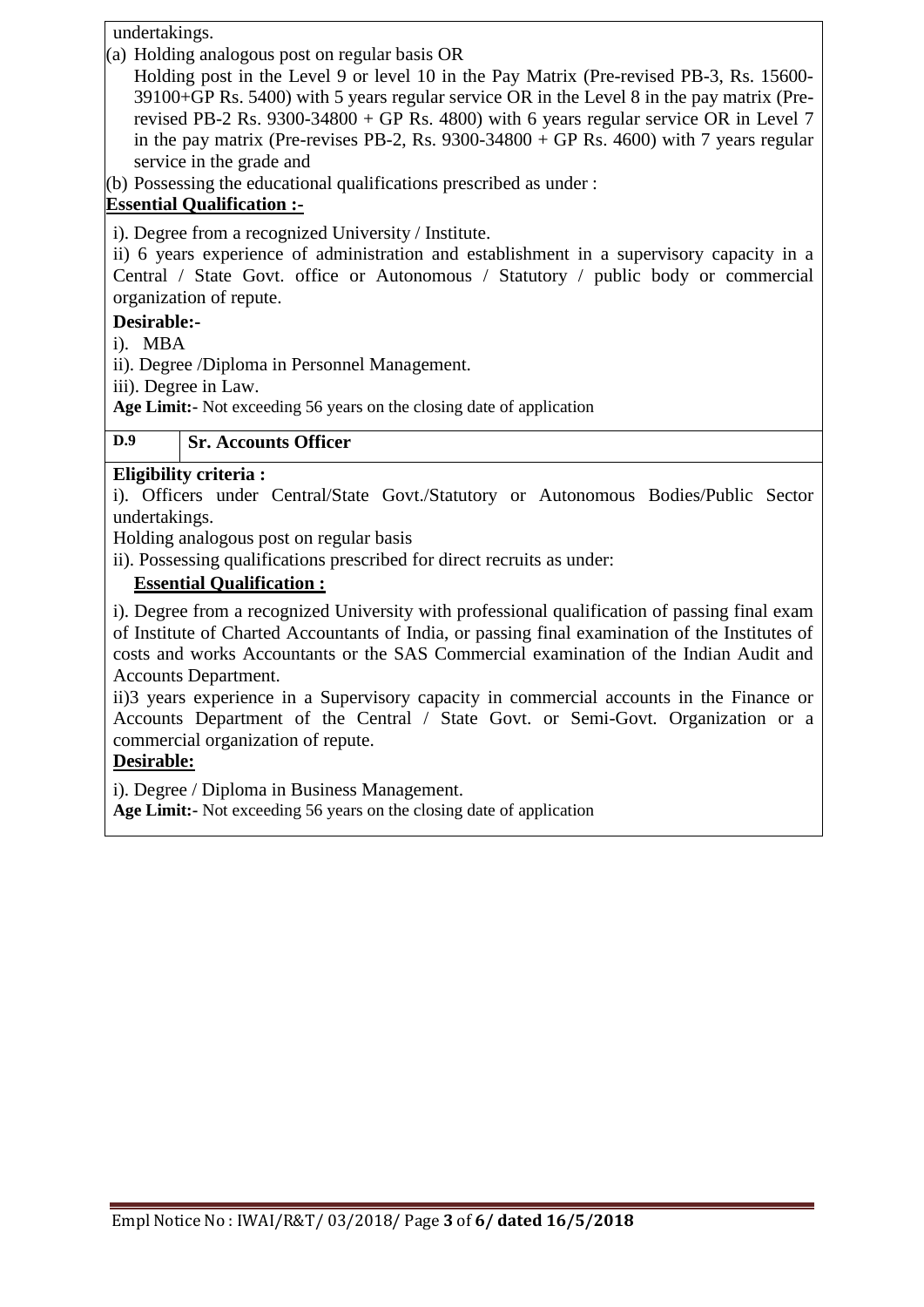#### **GENERAL INFORMATION**

- 1. The Authority is following Central Govt. Rules & Regulations in service matters. Leased accommodation and medical reimbursement are provided as per rules of the Authority.
- 2. The post has all India transfer liability.
- 3. Mere possession of essential qualifications will not entitle a candidate to be selected for the post. The decision of the Authority as to the eligibility of a candidate shall be final and no correspondence in this regard will be entertained.
- 4. Outstation candidates, if called for the interview shall be paid  $3<sup>rd</sup>AC$  rail fare as per their entitlement for to and fro journey by the shortest route subject to production of proof of journey.
- 5. Canvassing in any form shall be ground for disqualification.
- 6. Application should be sent either in Hindi or English duly signed with photograph, attested copies of certificates of educational qualifications, experience, documents in support of claim of SC / ST / OBC / Ex Serviceman etc.
- 7. Persons working in Central/State Governments/UTs/PSUs/ Statutory or Autonomous Bodies should submit their application through proper channel. If any delay is anticipated, advance copy of the application may be sent so as to reach before the closing date. Incomplete application or applications received after the due date are liable to be rejected.
- 8. Copies of APAR's ,for the past 5 years (from 2012-2013 onwards) along with vigilance clearance and Integrity certificate are also required to be enclosed.
- 9. The interested candidates may send their application, within a period of 45 days (last date of submission / receipt of application :30/6/2018) , from the date of publication of this advertisement in Employment News, in a closed envelope superscribing **"Application for the post of ………………………… on deputation basis, against Circular dated 16/5/2018 / Emp. Notice no IWAI/R&T/3/2018 dated 16/5/2018 "**  to the Assistant Secretary (R&T) , Inland Waterways Authority of India, A-13, Sector-1, Noida-201 301 (U.P.).

| Sd/-             |
|------------------|
| <b>SECRETARY</b> |
|                  |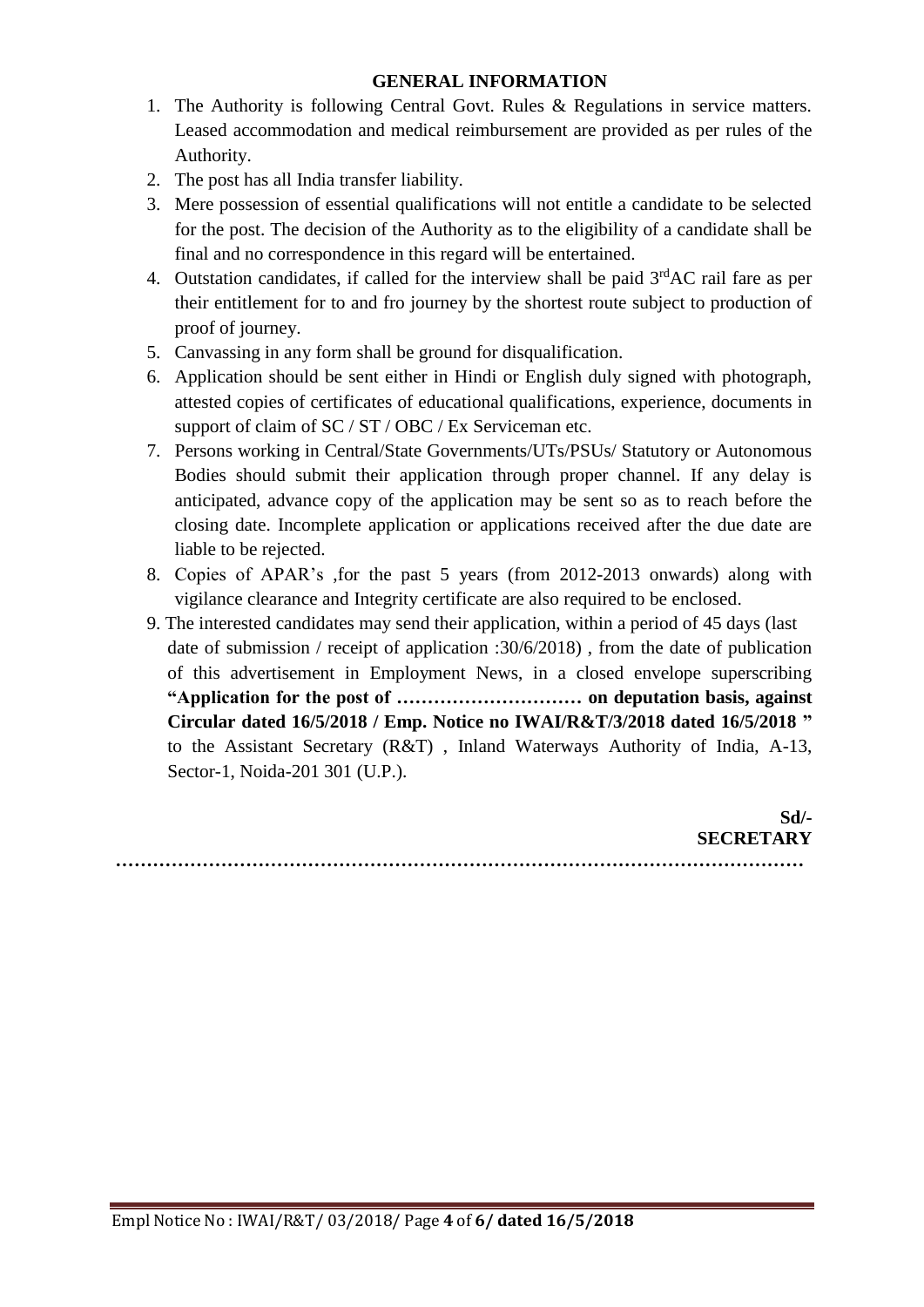#### **PROFORMA**

# **APPLICATION FOR THE POST OF………………………… (ON DEPUTATION POST CODE : ………………………………………..**

| 1. Name in full (in Block Letters)                                                 |                             |               |
|------------------------------------------------------------------------------------|-----------------------------|---------------|
| 2. Father's/Husband's Name                                                         |                             |               |
| 3. Address for communication<br>(with Pin Code, Telephone number $\&$<br>Email ID) |                             |               |
| 4. Permanent Address                                                               |                             |               |
| 5. (a) Date of Birth (in Christian era)                                            |                             |               |
| (b) Age as on closing date of application                                          |                             |               |
| 6. Nationality                                                                     |                             |               |
| 7. Whether belongs to SC/ST/OBC/Ex-Serviceman/PH :                                 |                             |               |
| 9.<br>Whether<br>working<br>in<br>any<br>Organization/Semi-Govt.                   | Central/State/UT/Autonomous | body/PSU/Port |

10. Educational/Professional Qualifications (kindly indicate and enclose copy

11. Experience : (including present employment)

| S. No |                    | Name of Designation   Pay scale   Date                    | of Date     | of Nature of |
|-------|--------------------|-----------------------------------------------------------|-------------|--------------|
|       |                    | Employer of The post $\vert$ Salary (CDA/ $\vert$ Joining | Leaving     | Duties       |
|       | held               | $&$ IDA)                                                  | and         | performed    |
|       | $\sigma$<br>nature |                                                           | Reasons     |              |
|       | appointment        |                                                           | for leaving |              |

12. Languages known :

13. Any other information such as experience, training, publication etc. in support of suitability for the post :

# UNDERTAKING

I hereby solemnly declare that the information given above is true and correct to the best of my knowledge and belief. I have carefully gone through the vacancy circular / advertisement and I am well aware that the Curriculum Vitae duly supported by documents submitted by me will also be assessed by the Selection Committee at the time of selection for the post.

Signature of the candidate

Date…………… Address…………………………………….. ………………………………………